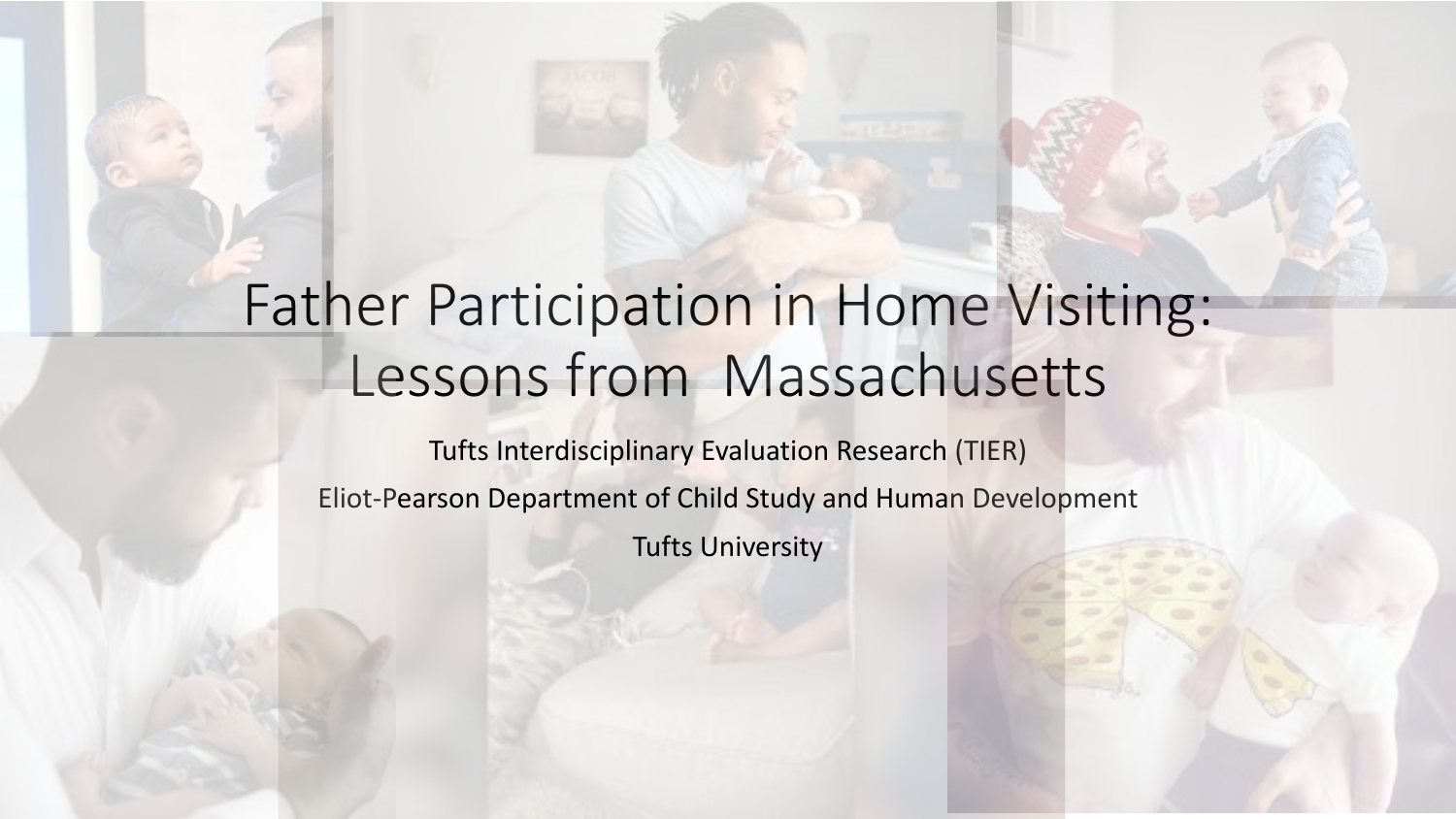• Retaining participants in home visiting can be a challenge

- Early attrition affects the likelihood and size of intended impacts on families
- Existing studies suggest that father participation in home visiting is favorably associated with mothers' engagement and retention



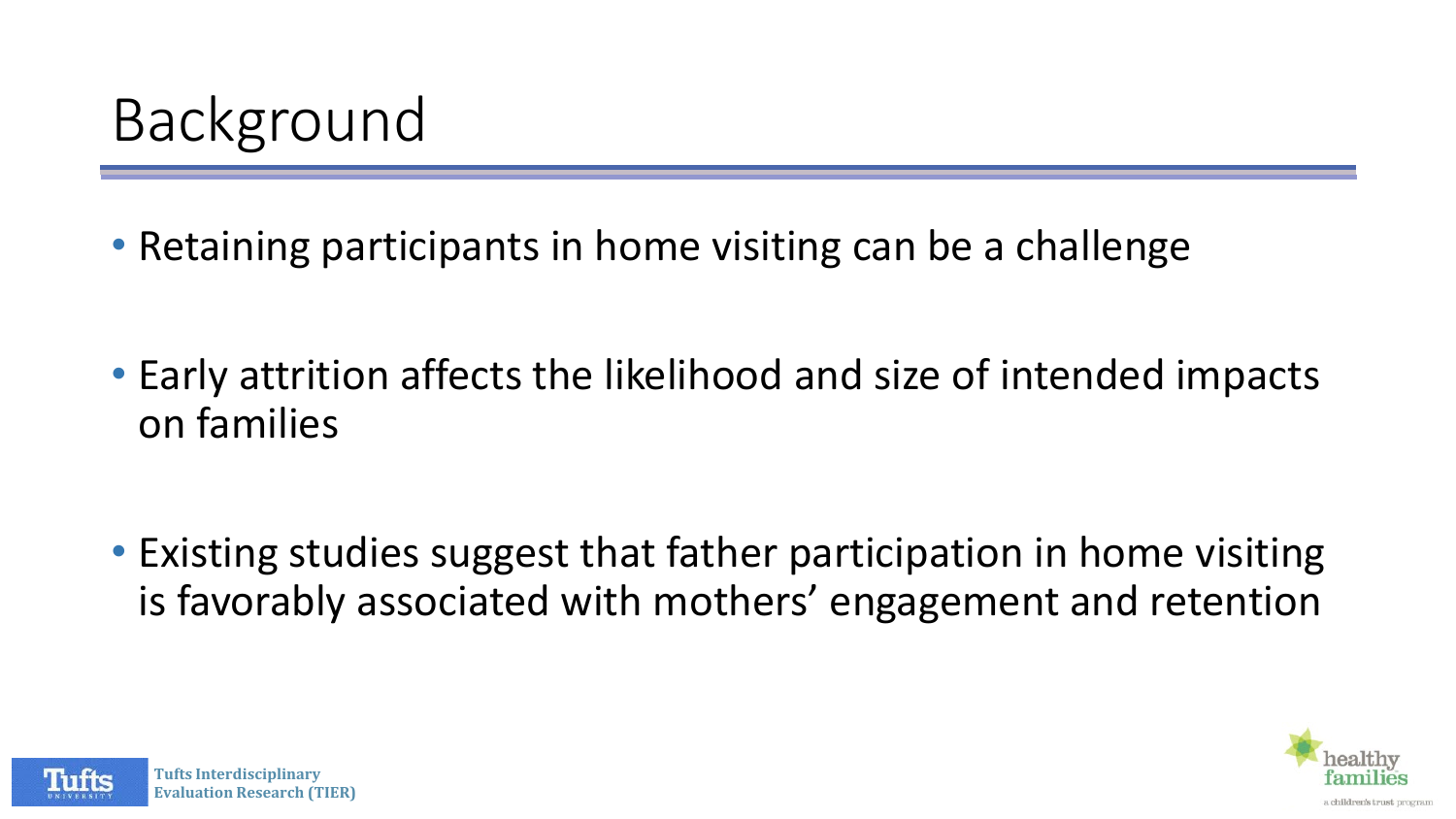- Healthy Families Massachusetts (HFM) invests time and resources to promote father participation. In FY18…
	- 18% of all home visits included a co-parent
	- 48% of participants participated in at least one home visit with a co-parent
- Based on anecdotal evidence, HFM suspected that fathers' participation was related to increased maternal retention.
- We used HFM MIS data to examine these associations.



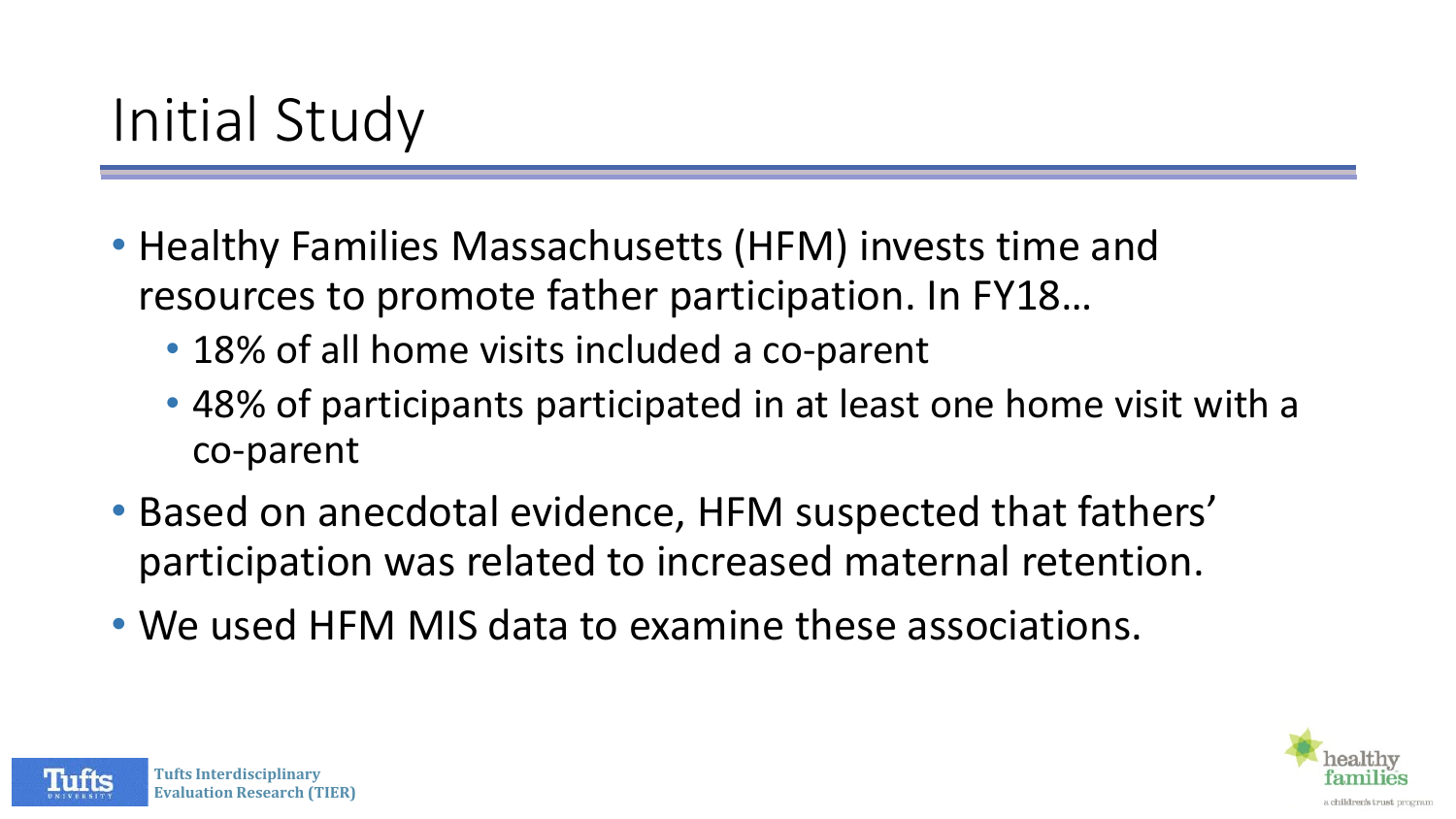## Associations between Father Participation and Mothers' # of Home Visits



Participation

Participating Informally

Participating Formally as Secondary Participant

Participating Formally as Primary Participant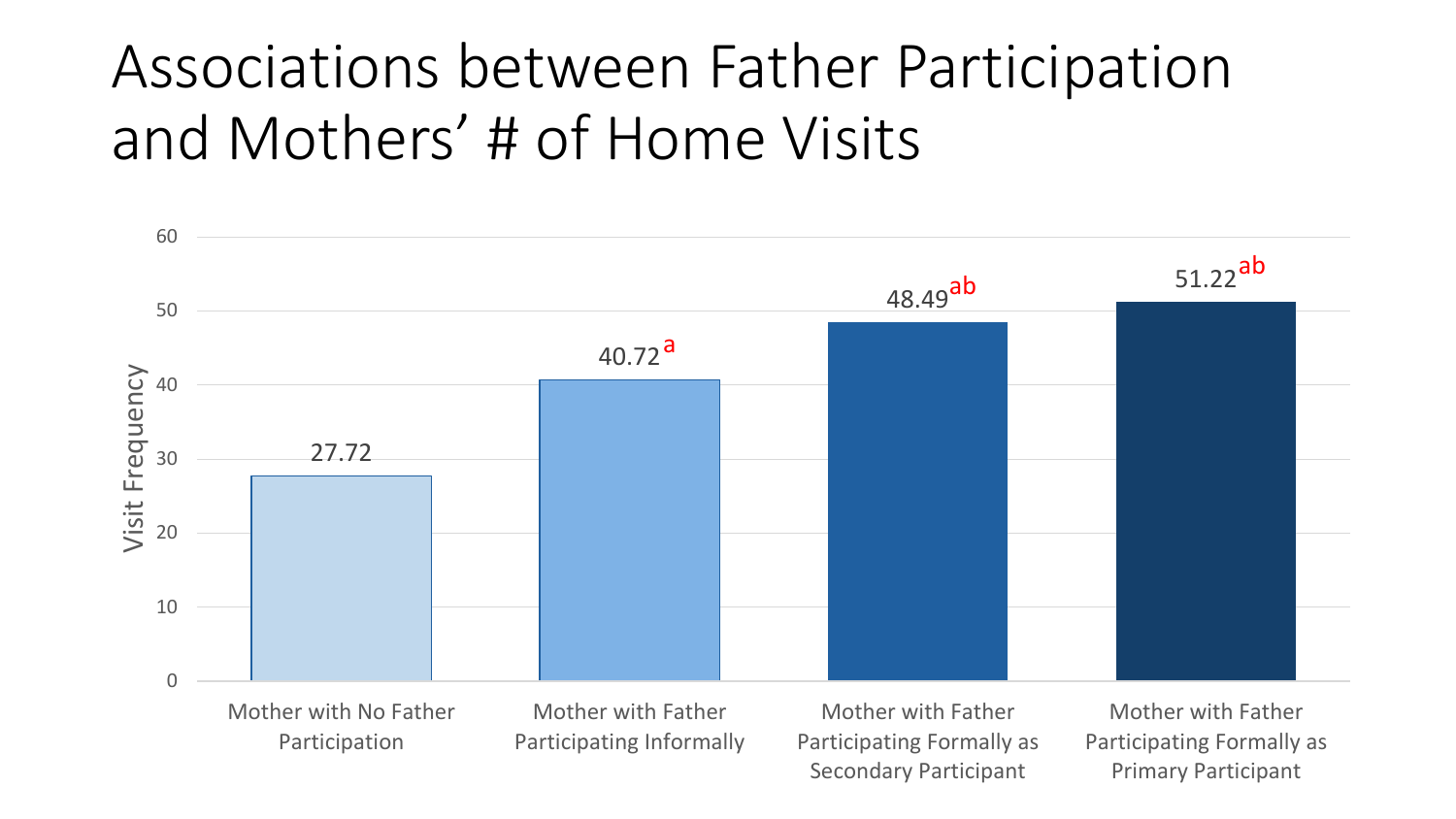What explains the variation in father engagement in home visiting?

What strategies are home visitors using to engage

But lots of remainingscrustions Where does the parents' relationship status come into things? What is it about father engagement that leads to maternal retention? fathers? What are home visitors' attitudes about father engagement? Are they confident in their ability to work with fathers? Do they feel like they are good at it? How does that affect how well the strategies work? Are muthers helses are lead when there is someone to share the load with? Not just parenting, but also the home visiting piece? Are they more willing to go the distance with the program in that case? Does home visiting improve the co-parenting relationship? And does that encourage parents to stay in the program?

How about their living arrangements?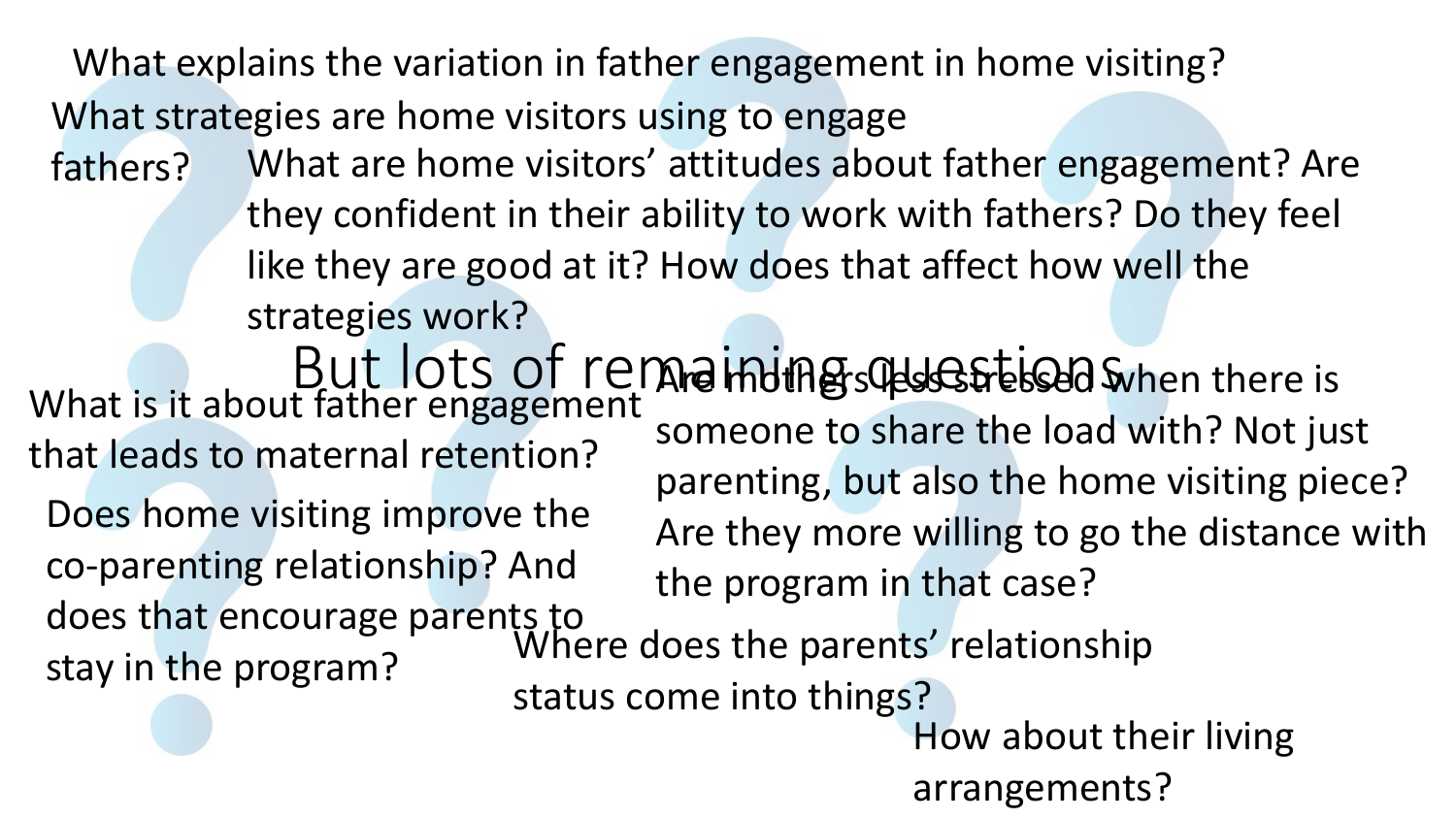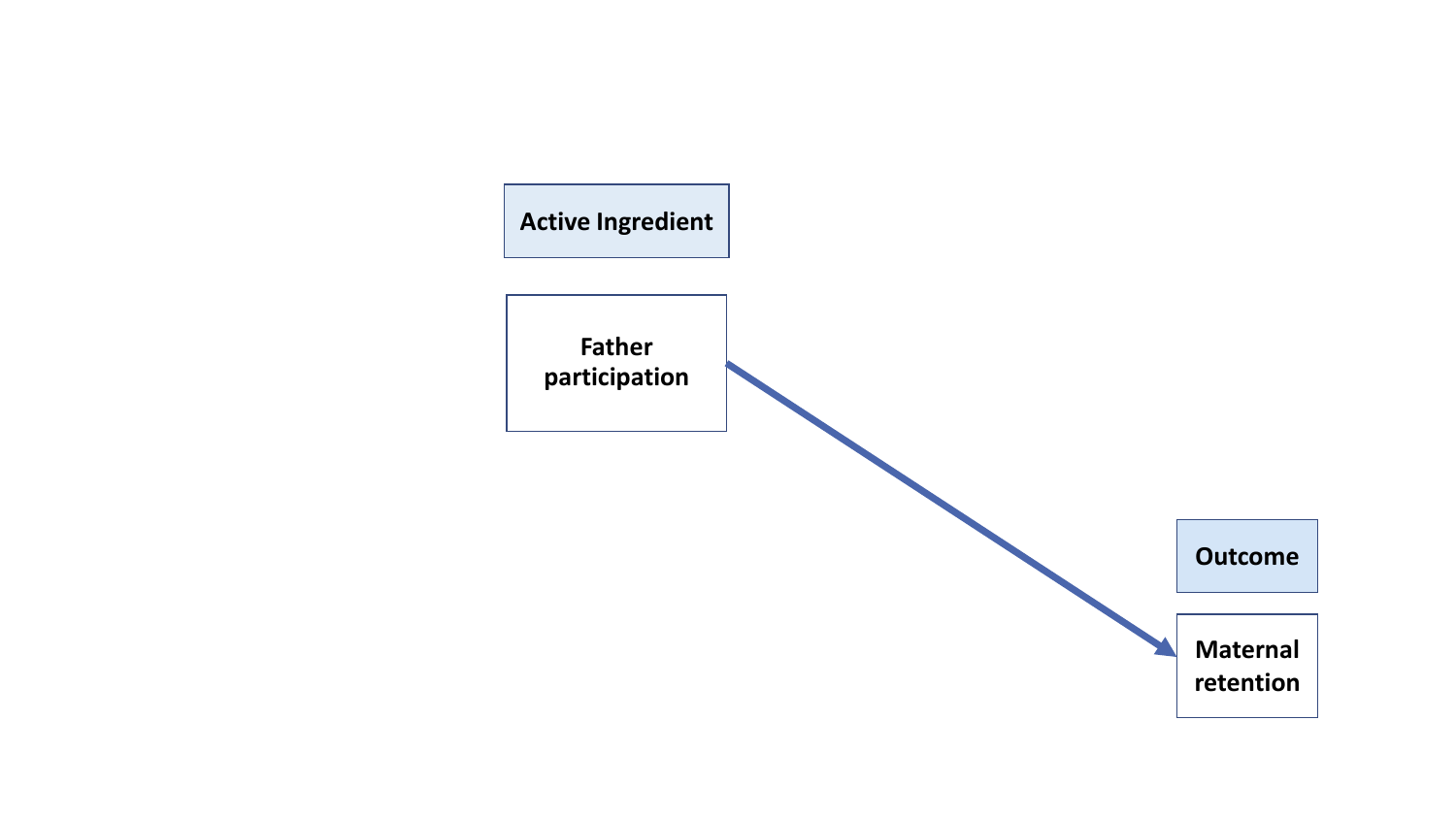## Precision Home Visiting Model

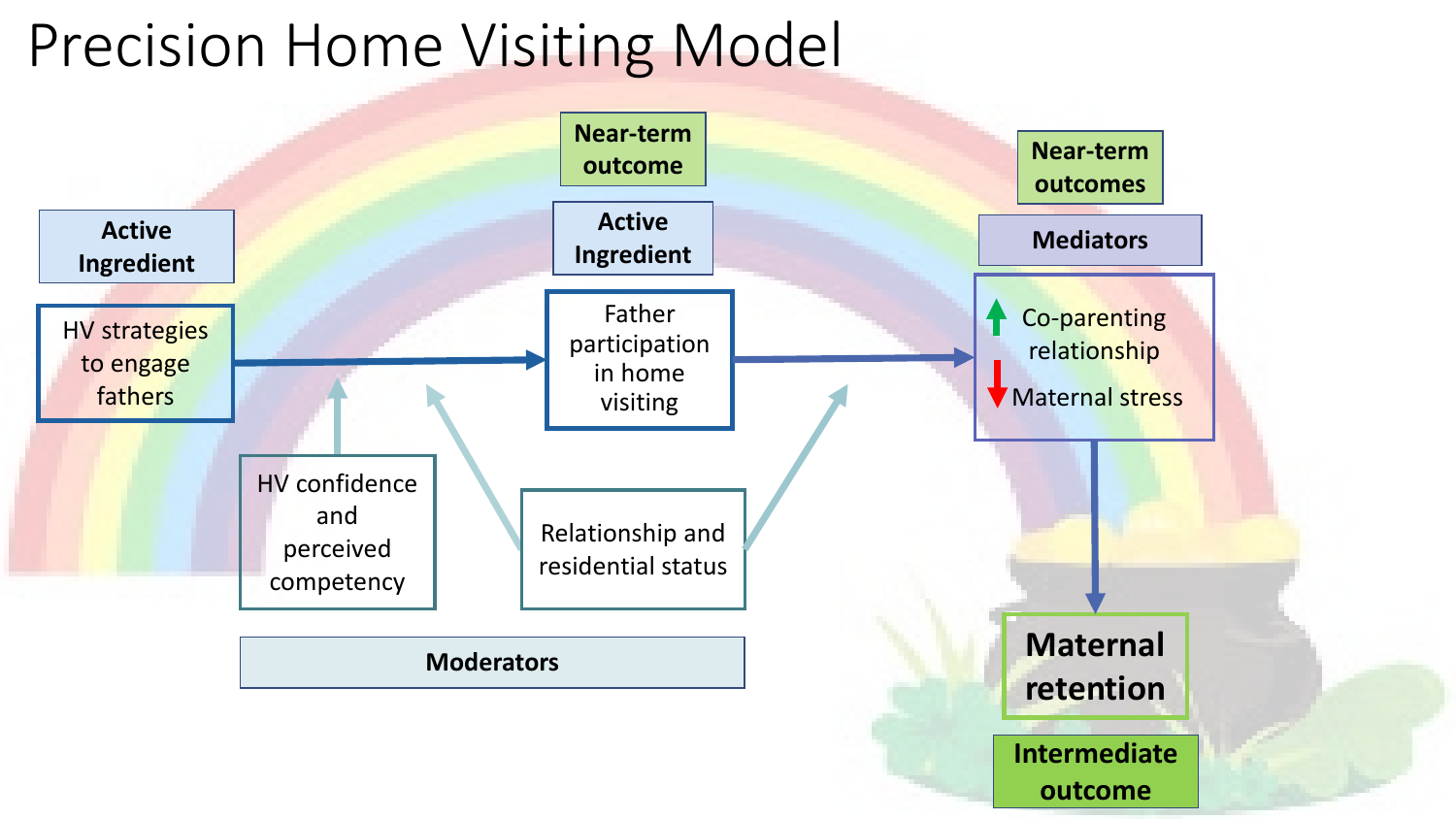### Methods

- Interviews with mothers, fathers, co-parents, and home visitors
- Focus groups with home visitors
- Home visit observations
- Examination of MIS data
- Sampling considerations:
	- Programs' level of father engagement
	- Parents' relationship status
	- "Triad" interviews/observations



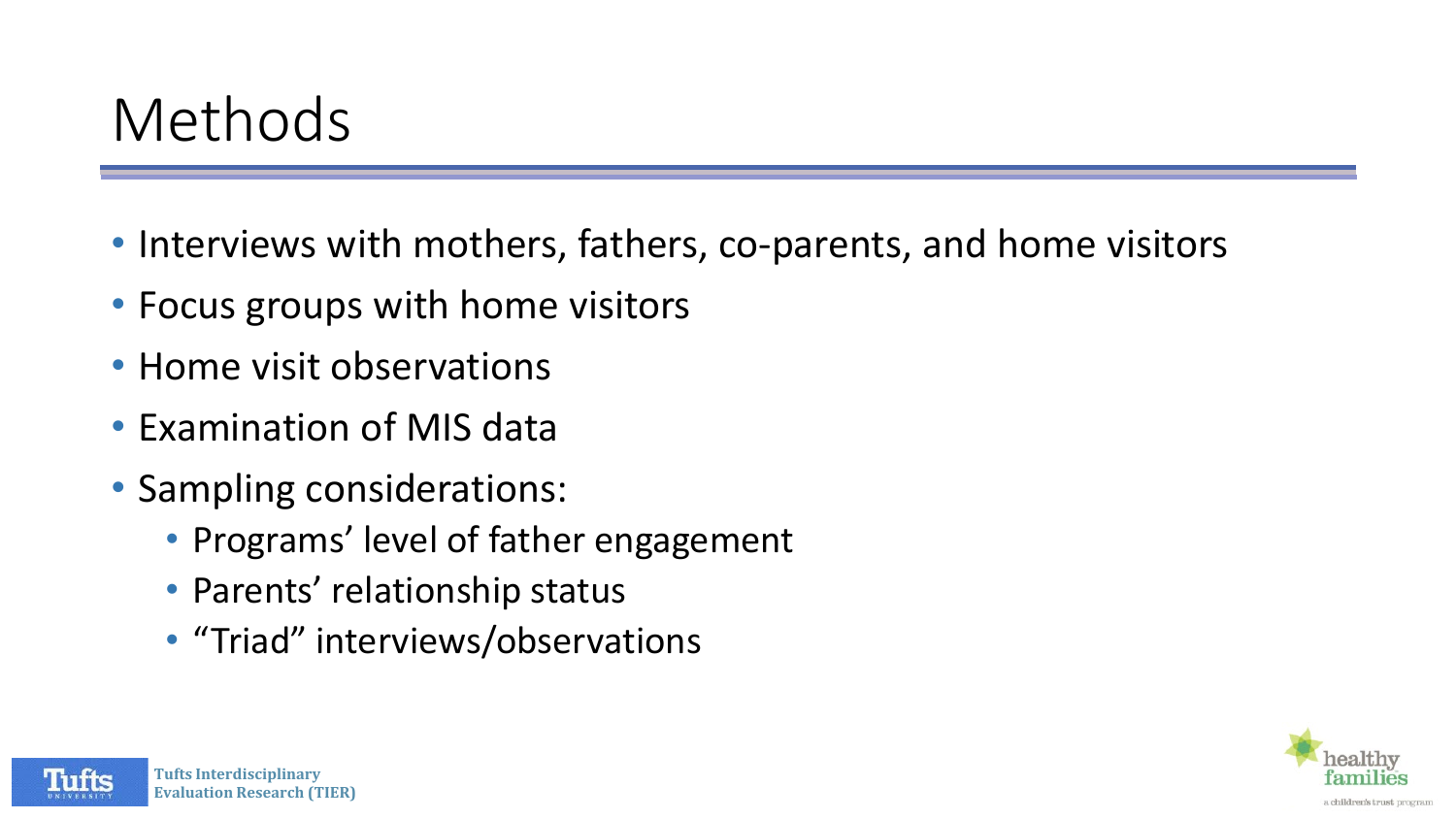# Very) Preliminary HV Focus Group Findings

#### • **Home visitor strategies**

- Encourage fathers' participation, even when father isn't present
- Accommodate fathers' schedules
- Bring father-specific curriculum
- Highlight fathers' important role in the family
- Reiterate the message that mothers don't have to do everything by themselves

### • **HV confidence/ perceived confidence**

• Importance of home visitor believing that father involvement matters

### • **Challenges**

- Fathers think of the program as "mothers only"
- Mothers can be "possessive" of home visiting opportunity/gatekeeping



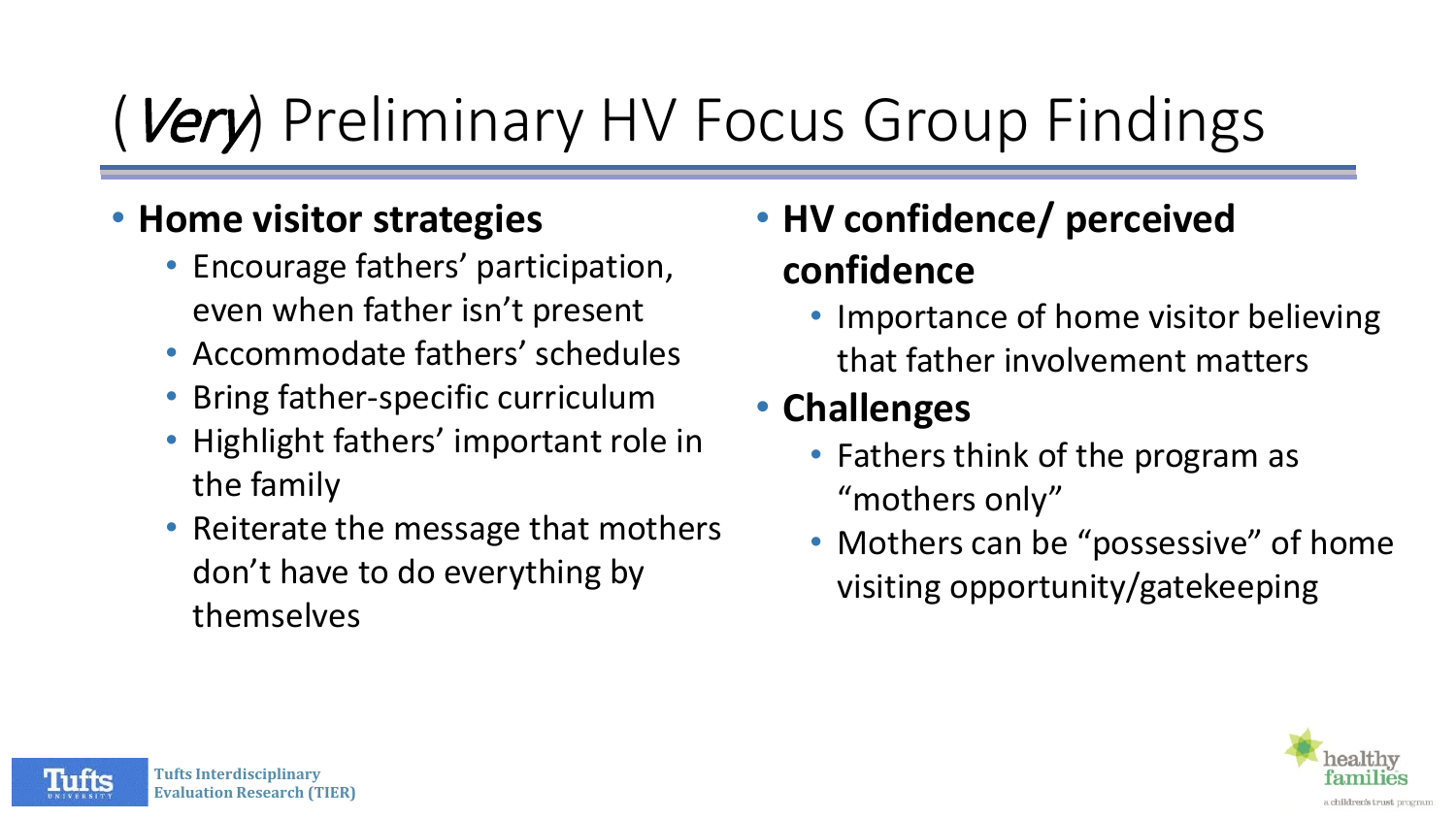## Findings continued

#### • **Improve co-parenting relationship**

- Family activities/team-building
- Work with parents on conflict resolution, reflective listening, perspective taking
- Serve as neutral source/provider of information

#### • **Reduce maternal stress**

- Build father's parenting confidence
- Build mothers' confidence that father can play an active role in parenting



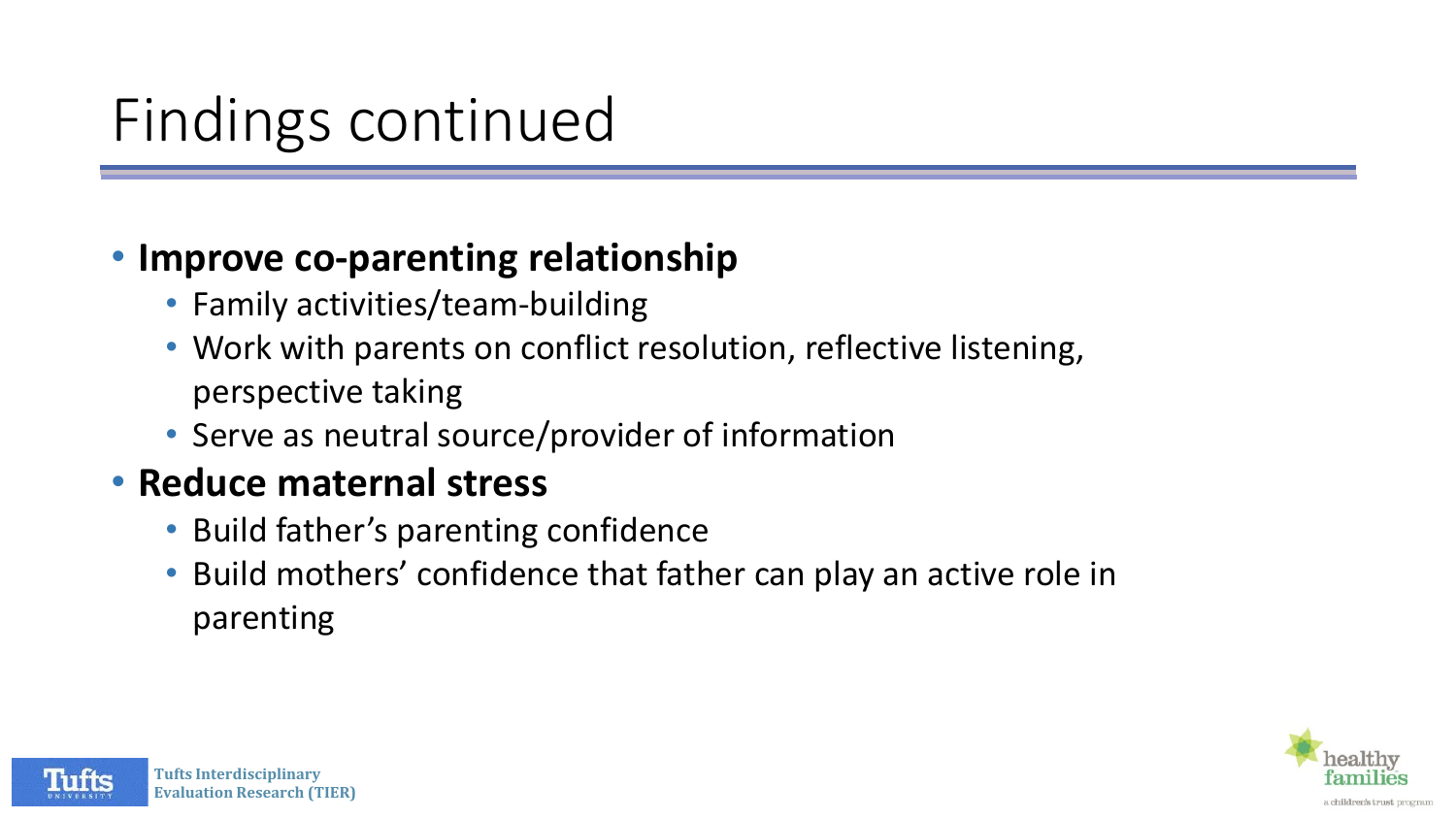## Implications for Precision Home Visiting

- Father engagement and participation in early childhood services is an area in which research lags far behind practical interest
- Study will unpack potential predictors and drivers of the link between father participation in home visiting and maternal retention
- Inform program modifications, home visitor training, recruitment strategies, content/curriculum, and structure of home visits to fit families' needs
- Provide groundwork for more formal assessment of the relationship between the ingredients, moderators, and outcomes